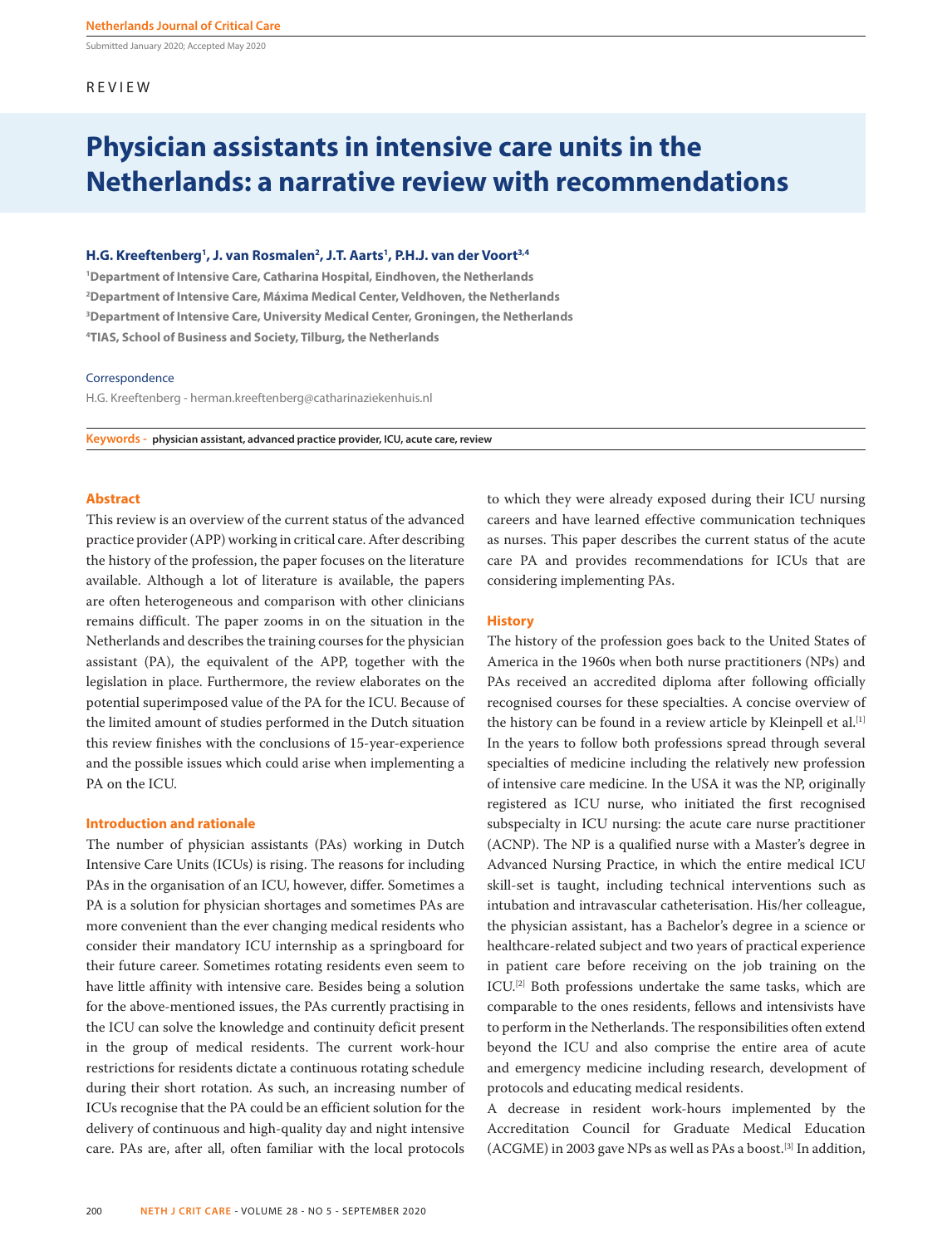a publication from the Committee on Manpower for Pulmonary and Critical Care Societies in 2001 predicted a shortage of intensive care medicine specialists of 22% by the year 2020 and 35% by 2030.[4] Both events caused an increasing visibility of the two specialties in ICUs. Nowadays some ICUs in the United States are completely run by ACNPs and PAs with remote supervision by intensivists. Because the differences in practice between the PA and ACNP are negligible, they are often both referred to as advanced practice providers (APP).

#### **Literature**

A fair number of studies on the subject of the advanced practice provider in critical care have been published but most of these studies are descriptive. Especially in the beginning of this young profession, the experiences of teams and individuals were shared. Studies published after 2000 started to address implementation in a standardised way and retrospectively or prospectively evaluated cohorts of patients treated by APPs. These cohort studies tried to identify the reasons for the success of this profession and attempted to elaborate on the potentially present, superimposed value of the APP for critical care. The studies can be divided into those that tried to demonstrate the value of APPs by determining either mortality benefit<sup>[5-9]</sup> or a decrease in length of stay<sup>[5,7,8,10-13]</sup> and studies that investigated more subtle parameters in which the APP was presumed to excel, such as communication or protocol adherence.[13-16] All of these retrospective and prospective studies showed either APPs being non-inferior to residents or attending physicians<sup>[7-9,12]</sup> or APPs having an additional benefit over physicians.[5,11,13] Most of these studies had a cohort design which is probably the most practical design in this research area.<sup>[1,17]</sup> Further analysis, however, also revealed problems. Often the studies were small and single-centred and the comparison between clinicians was diverse because APPs were either compared with residents, or fellows or even with specialists. Moreover, attending physicians always supervised the APP-initiated treatment. These confounders obviously mitigated the results.[17] One prospective study stands out because it evaluated a large patient group (n=9066) in a prospective cohort. This study showed a mortality benefit as well as a reduced hospital length of stay in the group of patients treated by APPs.<sup>[5]</sup> The other studies performed on subtle outcomes such as communication, [14,15] protocol adherence,<sup>[13,16]</sup>patient satisfaction,<sup>[18]</sup> the effectiveness of registering the mandatory ICU scoring systems and even one which scored the amount of laboratory requests, often showed a somewhat better performance of the APP.[19,20]

The literature also tells us that several other tasks are delegated to PAs. In-depth research has been performed regarding the APP as leader of the critical care outreach team<sup>[21-23]</sup> and the APP performing invasive interventions.[24-27] In these studies the comparison of the APP with the less experienced medical resident and the implementation of APPs in already well performing teams obviously has its drawbacks. Recently, a published review and meta-analysis on the subject of the APP in critical care showed non-inferiority of APPs compared with other clinicians.[17] This meta-analysis did not show survival benefit or a shortened length of stay in patients treated by the APP group. In a lot of areas where the APPs are active, however, not enough literature was available to draw a solid conclusion about the position and value of the APP.

### **Situation in Europe and the Netherlands**

Healthcare systems differ between countries, and even the way hospitals are organised within a country differs. The position of the APP in critical care varies accordingly.[28] The healthcare system in the USA with its specific reimbursement facilitates a strong position for the APPs. Moreover, the shortages in physicians are more evident in the USA than in Europe.<sup>[3,29,30]</sup>

However, there are shortages in Europe too. Some rural areas experience shortages of physicians and the accompanying increase in quality requirements in healthcare together with the ageing population will lead to an increasing demand for physicians.[31-35]

In Europe, except for the United Kingdom, there is a lack of awareness that APPs in the ICUs can be a solution for problems such as physician shortages or continuity and quality of care.. The literature about APPs published in Europe underpins this situation.<sup>[36]</sup> At this moment only three comparative cohort studies originate from Europe, two from the Netherlands and one from the United Kingdom.[9,37,38]

The increasing healthcare costs and need for containment of these costs play a role in the way budgets are spent. In the Netherlands this has resulted in task redirection towards APPs. Arguments such as continuity and quality of care as well as costs probably prevail over physician shortages as an argument for implementation of the APP. Although in the northern and eastern part of the Netherlands the physician shortages seem to play a larger role.<sup>[39]</sup>

#### **Legalisation in the Netherlands**

In the year 2001 the first official courses for NPs in the Netherlands started. The official courses for PAs followed shortly thereafter. Two courses for PAs at the university of applied sciences in Utrecht and in Nijmegen were officially recognised in 2003.[40] In the meantime ICUs began implementing PAs and NPs. It became apparent that the PA was better equipped to support medical care than the NP. In contrast to the NPs, the PAs were trained in several medical sub-specialties. As a consequence, the PAs gained an increased popularity in the entire medical domain but their official status was uncertain.

Due to the increase in healthcare expenses and the aim to reduce this spending, the Ministry of Health, Welfare and Sport in the Netherlands started a project called 'task reshuffling' (translated from 'taakherschikking'). The purpose was to organise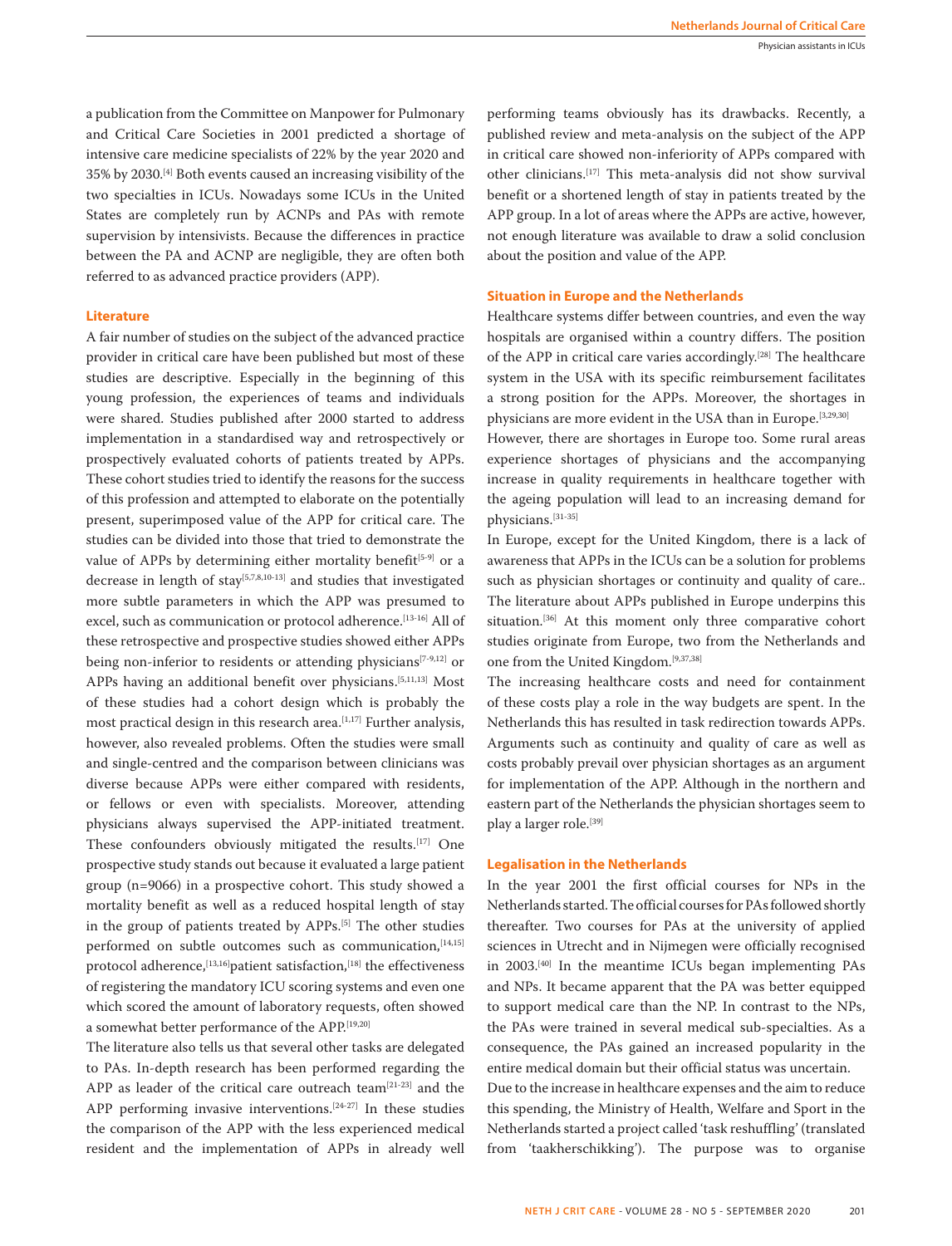Physician assistants in ICUs

healthcare more efficiently and effectively by improving the use of the existing healthcare capacity and by adapting the system to an increasing and changing healthcare demand. In short, the goal was to increase the quality of care and to reduce costs. One of the tools that the Ministry of Health used was to implement opportunities by which medical care could be directed to PAs. The ministry anchored this profession legally by temporarily adding it under Article 36a of the Healthcare Professional Act (wet BIG) in January 2012.<sup>[41]</sup> This provided PAs with the authorisation to autonomously perform activities within the medical domain. The evaluation after a period of five years showed the profession to be opportune and efficient without an increase in costs and lawsuits. This in turn resulted in the addition of this profession to Article 3 of the 'BIG' Act, the part which describes the responsibilities of the professions listed in the BIG registry.[42]

In the meantime, PAs were participating in intensive care medicine at quite a few ICUs. Following this development, the Dutch Society of Intensive Care (NVIC) and the Netherlands Association of Physician Assistants (NAPA) developed a consensus document which describes the rights and responsibilities of physician assistants and ICU organisations.[43]

#### **Education**

The Dutch PA follows a joint theoretical and practical course to gain a Master's degree. The duration of this course is two and a half years and the course is completed by a Master's thesis: a literature study on an ICU-relevant subject.<sup>[44]</sup>

The theoretical part consists of lessons in several specialties regarding physiology and pathophysiology. The practical side of the course is provided in hospital, during internships on several different wards. After obtaining a Master's degree, the generic fundamentals for exercising the PA profession are present. Specific knowledge of ICU pathophysiology and ICU skills such as airway management and vascular access have to be acquired on the job.

#### **Superimposed value to the ICU team**

In 2020 there are 51 PAs currently working on ICUs in the Netherlands. The specific APP of acute care as an entity, as in the USA, does not yet exist. In the Dutch situation, most of the PAs working in acute care are based on ICUs and not in adjacent areas such as the emergency department. The oftenheard reasons for implementing PAs on ICUs in the Netherlands are: either the PA functions as a replacement equivalent for the medical resident in case of shortages or the PA addresses continuity of care. We do not yet know how the Dutch ICUs evaluate their PAs but in general discussions the PAs are often perceived as having a positive impact on several aspects of ICU care.

One of the important values of the PA mentioned is they are able to take over tasks normally assigned to intensivists.<sup>[17,45]</sup> Because PAs have often already settled in an area during their nursing career and have a network or family in place, there is no urge to change to another job or employer which in turn facilitates the cooperation. The time investment of teaching the PA certain skills, thus pays off.

The continuity of the PA translates to the fact that the PA has an in-depth knowledge of intensive care and local protocols from the period as an ICU registered nurse. Together with the social attitude it makes the PA an autonomous clinician who is easy to work with, bridging the gap between nurses and physicians. It also makes the PA the ideal person to familiarise new residents with the ICU protocols and educate the resident and nurses in ICU pathology. Their experience supports other residents during the shifts or educational sessions.

Because the PA can perform some technical and invasive procedures autonomously it is easy for the team to delegate these tasks to the PA which in turn generates a lot of exposure. Because of this exposure, the PA becomes skilful in these procedures. For the PA to practice these skills without any supervision, however, requires extra time and effort from the ICU team because these skills have to be taught on the job.

One other remark seems appropriate: when an ICU is considering implementing PAs, the ICU staff should bear in mind that the collective labour agreement in the Netherlands provides the right to refrain from night shifts after the age of 57.

# **Considerations when implementing PAs: a single-centre experience**

Guidelines on how to implement PAs in the Dutch system are not available. Even the general information on the PA in the ICU in the Netherlands is limited.[37,38] This section covers the practical issues which were encountered when starting with PAs in a single-centre ICU. In 15 years of experience, several issues keep returning when training PAs. *Table 1* shows a list of issues and required actions from the perspective of the staff of the ICU and the PA. Recognition of these issues may help in successfully implementing PAs in the ICU.

Before employing PAs, the ICU staff and management should decide which problem the PA has to solve. It should be clear whether the PA has to perform specific tasks, is being implemented because of resident shortages or for quality improvement. This is essential for the development of the PA because PAs experience a lot of changes during their training and will more easily adapt when they know what to expect.

Also, the selection of new PA students requires a few considerations. During this process it is important to assess the cognitive capabilities of the PA, which have to be of an academic level. During the training the PA has to be able to process a lot of new information in a short time frame and eventually function like a resident. The PA has to be able to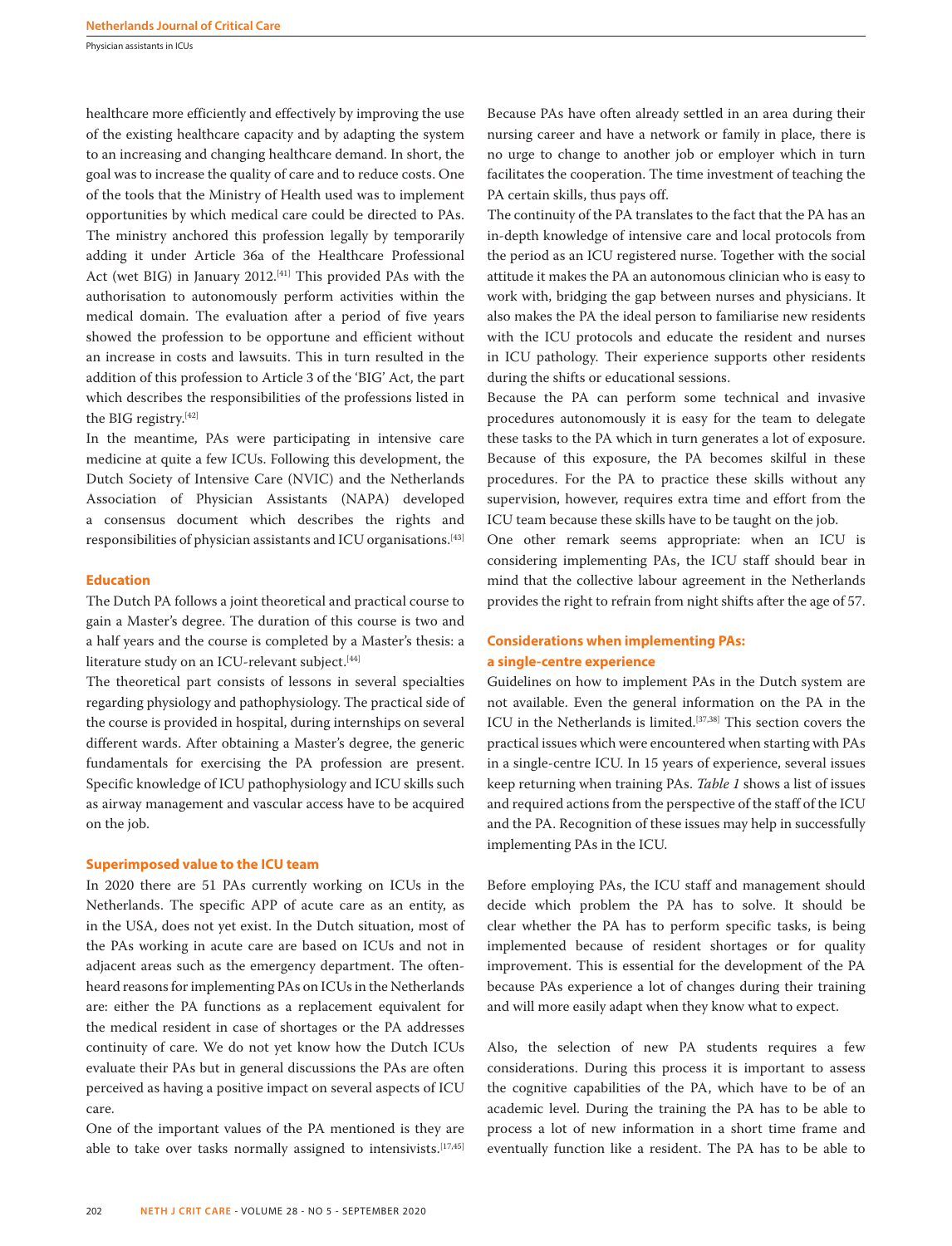# **Table 1.** List of issues and actions

|                      | <b>Issue</b>                                                         | <b>Action</b>                                                                                                                 |
|----------------------|----------------------------------------------------------------------|-------------------------------------------------------------------------------------------------------------------------------|
| Perspective of staff | Future position within ICU<br>team                                   | Clear understanding why<br>a PA is implemented in<br>the ICU                                                                  |
|                      | Capability of the PA                                                 | Selecting ICU nurses<br>accustomed to your ICU<br>and who have already<br>completed several<br>projects                       |
|                      | Limited ICU knowledge                                                | Allow for a period of 4-5<br>years until final judgment:<br>2.5 years general<br>education and 2 years<br>building experience |
|                      | ICU too small for a PA                                               | Consider implementing<br>PA in the entire area of<br>emergency care                                                           |
| Perspective of PA    | The difficult transition from<br>nursing domain to medical<br>domain | Support and facilitate PA<br>as much as possible                                                                              |
|                      | Sharing experiences                                                  | Training of more PAs at<br>once                                                                                               |
|                      | Interacting with former<br>nursing colleagues                        | Guidance regarding<br>attitude to nurses and the<br>medical staff displaying<br>confidence towards the PA                     |
|                      | Low patient exposure                                                 | Collaboration with high-<br>volume centres during<br>training and thereafter                                                  |

operate on both an operational and strategic level. Although the entry requirements for acceptance to the Master course are graduation from a university of applied sciences, the period during which the applicant functions as a nurse can be used to assess personality traits such as cooperation and determination. An assessment might be part of the selection process.

A sometimes-heard presumption is that the PA is not up to the task because of lack of specific knowledge about ICU pathology. This is certainly true during training, but also during the two years after graduation. Like everyone, the PA has to gain experience. This time investment takes four to five years, two and a half during official training and two years on the job. After this investment the PA can alleviate the workload of an intensivist: invasive procedures are performed autonomously and because of the relatively long working relationship between intensivist and PA, the consultation moments are easy.

A high level of exposure to patients and their problems is crucial. Low volume ICUs, therefore, need to consider cooperating with a high volume ICU during PA training and possibly, intermittently during the following years. On a low volume ICU the problem may arise that the PA is not satisfied due to the absence of enough challenges, or that the PA is not cost-effective from the hospital's point of view. Therefore, smaller hospitals might consider deployment of the PA on multiple critical care wards (coronary care unit, ICU, stroke unit and emergency department) or even the normal wards. In our experience, this will increase the satisfaction of both the PA and the hospital. In contrast to the smaller ICUs the academic centres have larger ICUs with often enough fellows and experienced medical residents. Even in these centres the continuity and the quality of the PA proves to be advantageous. Besides their high quality clinical work, the PA can mentor the starting clinicians and guide and support them during their acquaintance with ICU medicine.

The PA experiences a transition from the well demarcated situation of the ICU nursing domain to a more creative problemsolving environment of the medical domain. Easily answered questions like whether to start diuretics in patients are suddenly handled with a lot more difficulty than an easy remark by the nurse during the rounds. The responsibilities and increasing understanding of pathophysiology which accompany this transition have to be coped with. The diagnostic uncertainty is something to which the PA has to adapt. In addition, leaving the peer group of ICU nurses means leaving behind professional colleagues and obtaining a place within the relatively unknown medical staff. If an ICU has no experience with PAs, its nursing team and physician team will need to get used to the entity PA and the accompanying changes in daily practice. This will be experienced as a barrier by the PA. Therefore, it is important to support and facilitate the PA during the entire training and the years thereafter, until the PA and team are accustomed to each other.

Regarding this professional development it helps when the PA takes his or her first practical steps together with another PA with whom experiences can be shared and reflected on.

#### **Conclusion**

The recognition of PAs as valuable team members in daily ICU practice is increasing. In the Netherlands, support of the government and agreement between the NVIC and the NAPA have effectively removed the barriers for implementation. This arrangement opens up opportunities for both critical care medicine and the PA, and results in a front-runner position in Europe regarding this profession. The in-depth training of the PA facilitates opportunities for hospitals to consider deployment of the PA on other wards than the ICU, such as coronary care units, emergency departments, or even the normal wards. Irrespective of these opportunities, care has to be taken to preserve the quality of this care provider by safeguarding the selection process. When fully trained, the ICU staff will have a capable, well-trained professional which sustains quality and continuity in the management of every critically ill patient.

#### **Disclosures**

All authors declare no conflict of interest. No funding or financial support was received.